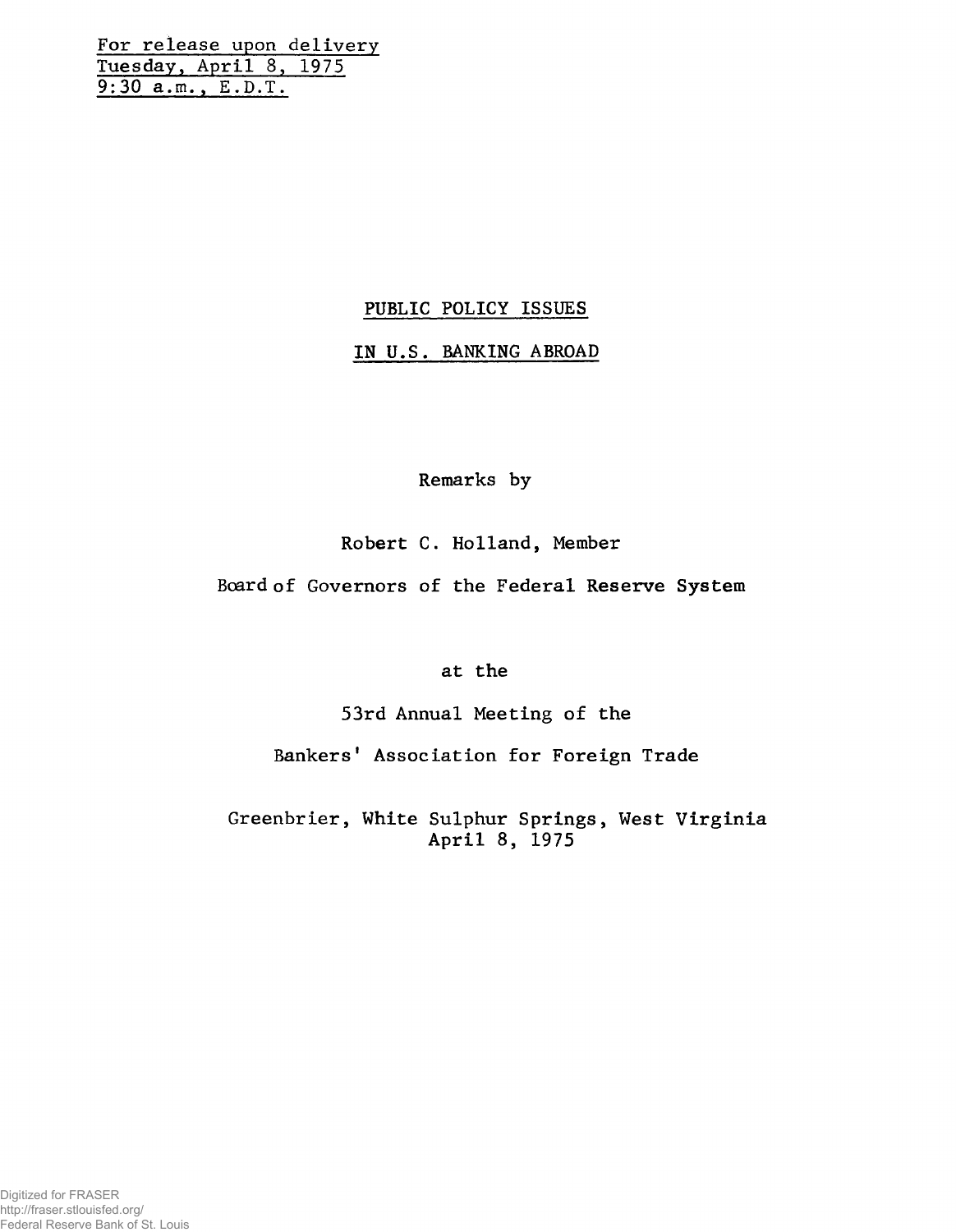I am pleased to be here with you today to discuss some of the outstanding issues in international banking regulation.

Banks and banking systems the world over have been going through a time of testing. The strains of the past two years--and particularly of last summer- are well-known to everyone here. Under those pressures, the fabric of international banking has in general held up well, and it is important not to lose sight of that fact. However, some banking weaknesses have surfaced. It comes as no surprise, therefore, that issues of bank regulation and modifications of regulatory policy are being actively reviewed in virtually every major country. The problems being faced by bank regulators in these different countries are sufficiently similar to engender a number of efforts to improve cooperation and consultation among the bank supervisory agencies of the major industrial countries. I welcome these developments. Hopefully in the long run these consultations

I wish to acknowledge the assistance of Mr. Henry S. Terrell, Chief of the International Banking Section in the Board's Division of International Finance, in developing the ideas in this paper. The views herein expressed, however, are my own personal responsibility.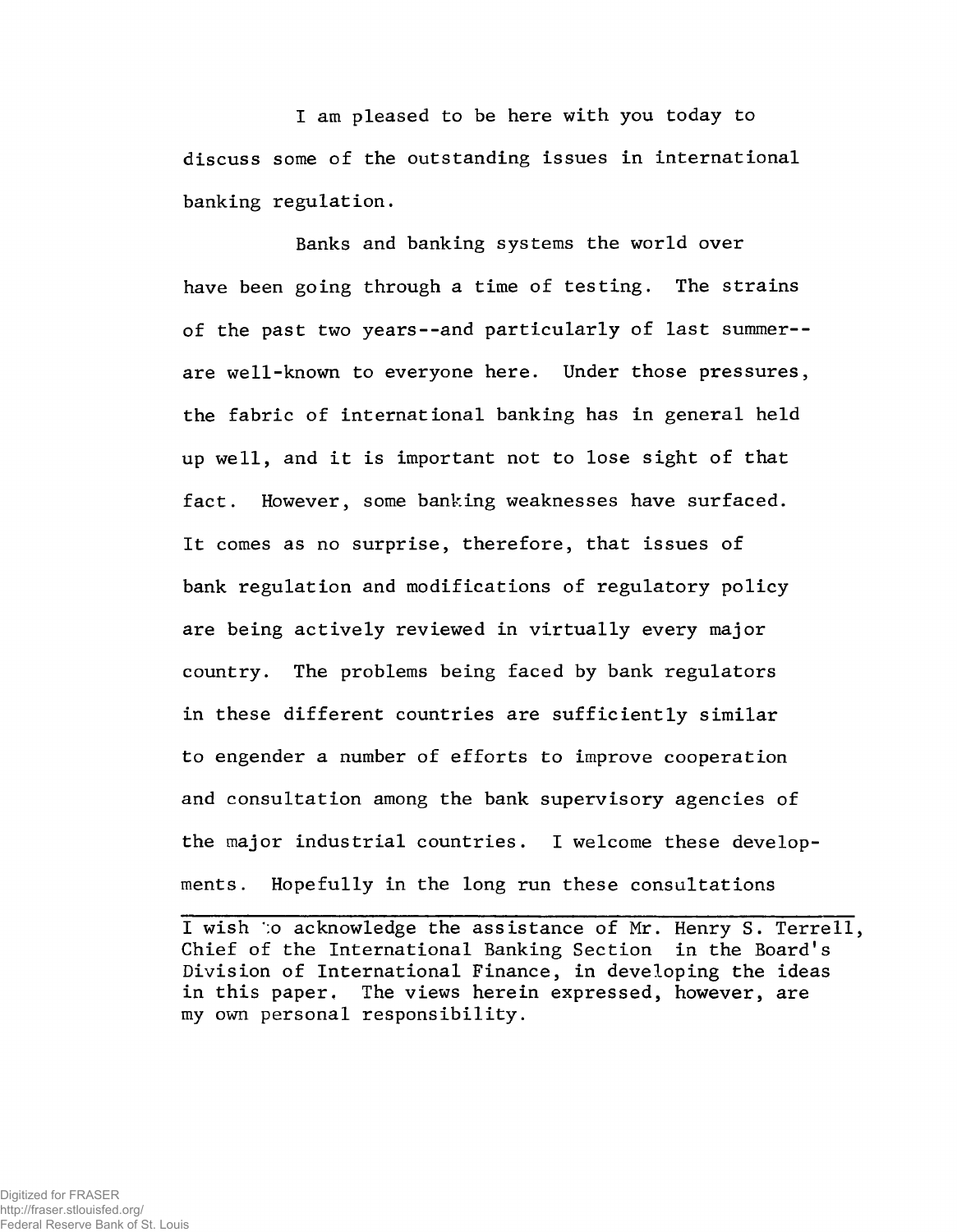will result in a more nearly harmonized regulatory system. In the meantime, we shall have to deal with banking problems on an essentially national basis, reaching out to achieve coordinated multinational action as we can.

As you know, a little over two years ago the Federal Reserve established a Steering Committee on International Banking Regulation to review the issues confronting the System in this area.

Over the past year that Committee has concentrated much of its attention on designing a comprehensive framework for foreign banks operating in the United States that would place them under essentially the same regulations as their domestic bank counterparts. That effort has produced a legislative proposal which has now been introduced in both Houses of the Congress.

I should like to take this opportunity to reiterate the appreciation of the members of our Committee for the contributions made by the Bankers'

 $-2 -$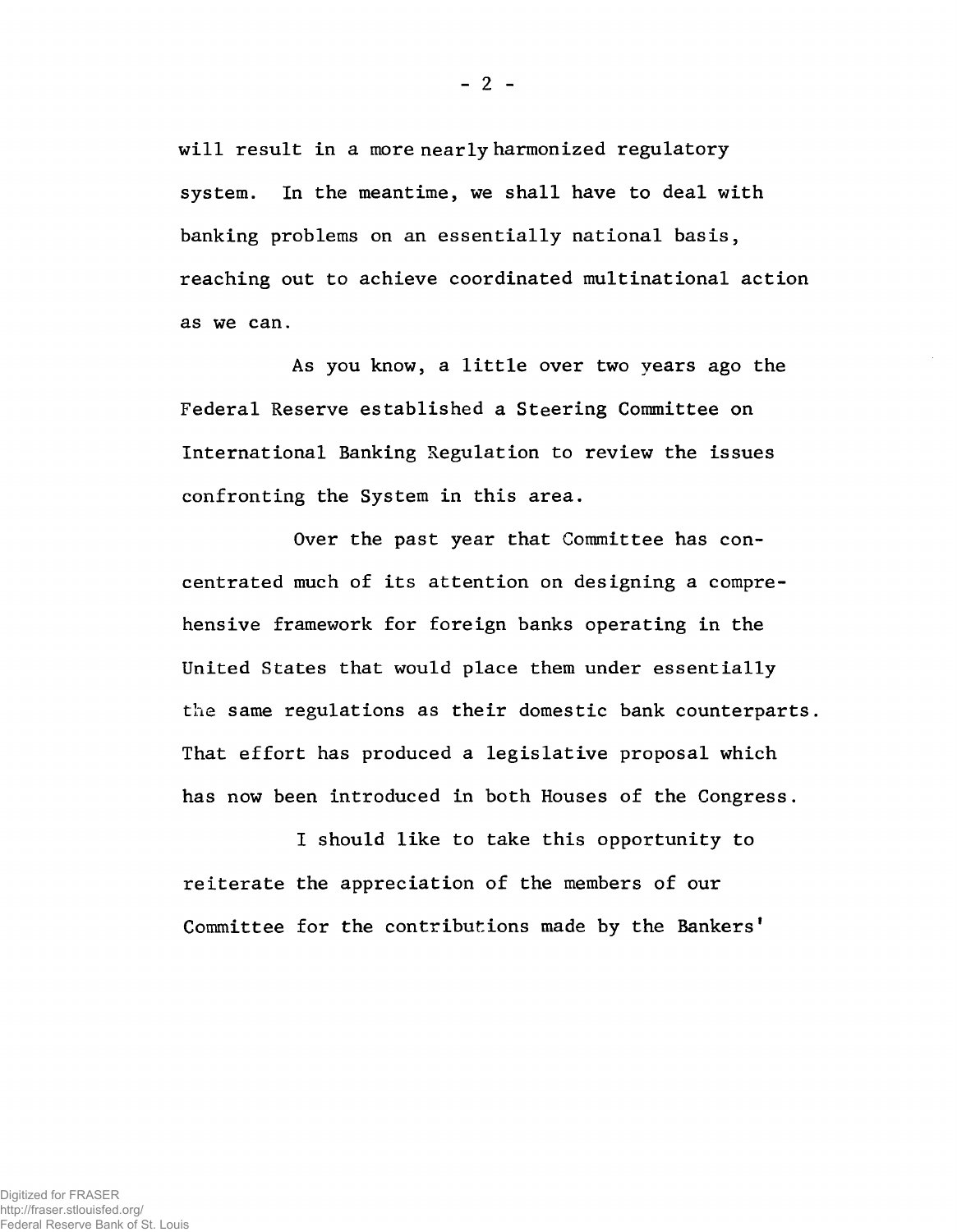Association for Foreign Trade to the work on this proposal. I should also like to express my personal gratification that the leadership of your Association and so many of your members have indicated their general support for this Federal Reserve bill. Congressional hearings on our proposal will probably be scheduled soon and hopefully definitive legislation will ensue.

The attention attracted by our proposed foreign banking legislation has tended to obscure the other half of our Steering Committee's assignment, namely, to review and propose revisions in the regulations governing the foreign activities of U.S. banks in the light of the substantial changes which have occurred in recent years. It is to this latter task that our Steering Committee is now returning its attentions.

You may recall that in its press release of February 1, 1973, announcing the formation of our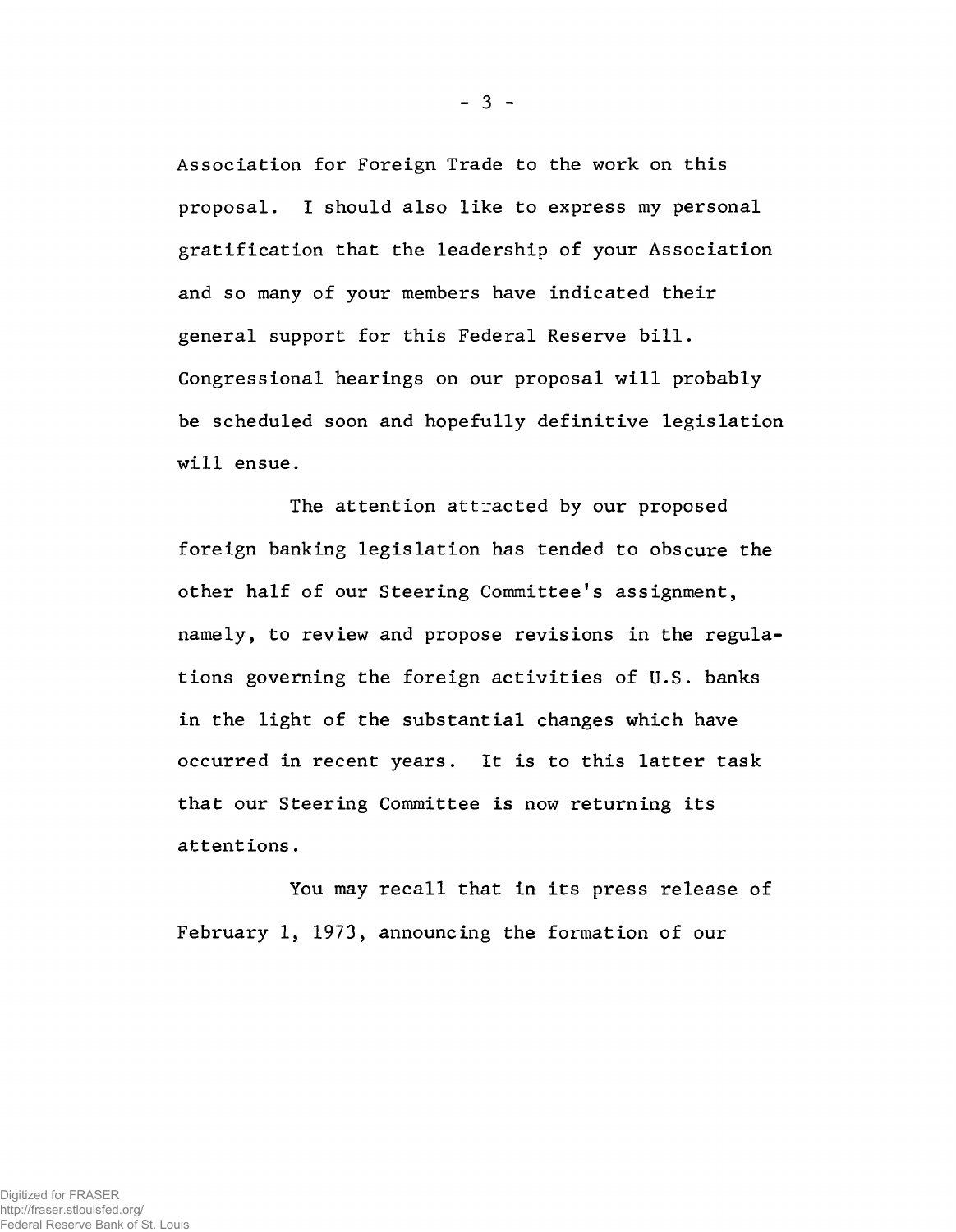Steering Committee, the Federal Reserve noted that one reason for its creation was the fact that foreign branches of U.S. banks had increased their total assets nearly eight-fold--to about \$75 billion--between the end of 1965 and 1972. Since then, the total assets of the foreign branches of U.S. banks have doubled again, to approximately \$150 billion. For some of the largest U.S. banks, foreign branch activity now accounts for between one-third and one-half of their total banking activity. And in addition to foreign activity conducted through their foreign branches, U.S. banks engage in international financing activities at their domestic offices as well as through investments in foreign subsidiaries and affiliate corporations. Thus, the sheer magnitude, complexity and rate of growth of the foreign operations of U.S. banks provides an impetus for bank regulators to devote considerable resources to periodically reviewing and updating the relevant regulatory framework.

 $- 4 -$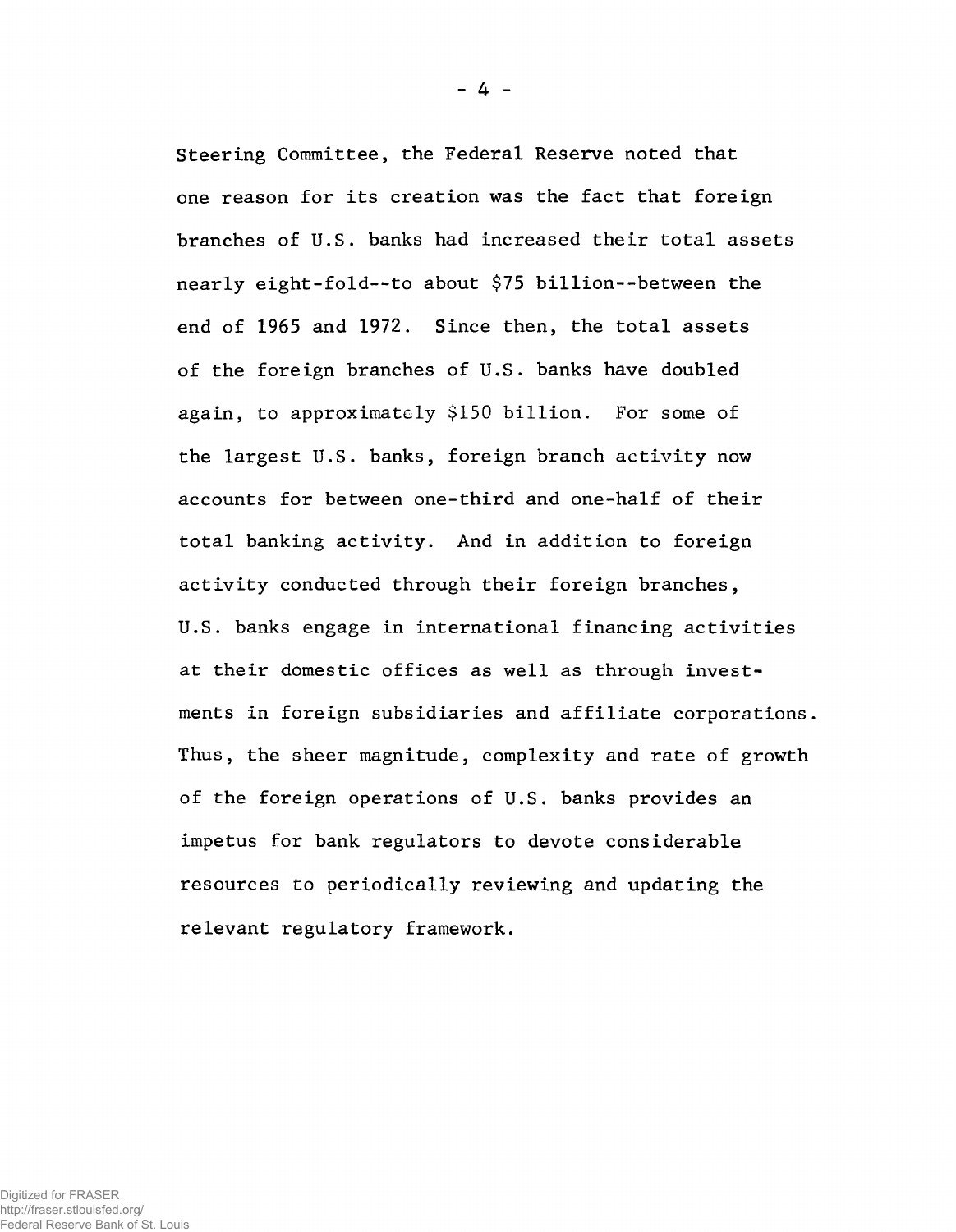I cannot tell you today what the shape of the proposed Federal Reserve revisions in the regulation of the operations of U.S. banks abroad may be. I can, however, outline for you four of the key issues on which our studies are focussing and what I regard as some of the more significant related questions. Those issues are:

- (1) entry by U.S. banks into foreign countries and the range of their permissible activities,
- (2) problems of capital adequacy and where the capital of a multinational banking organization should be located,
- (3) the impact of international banking on domestic monetary policies and the related question of who serves as whose lender of last resort, and finally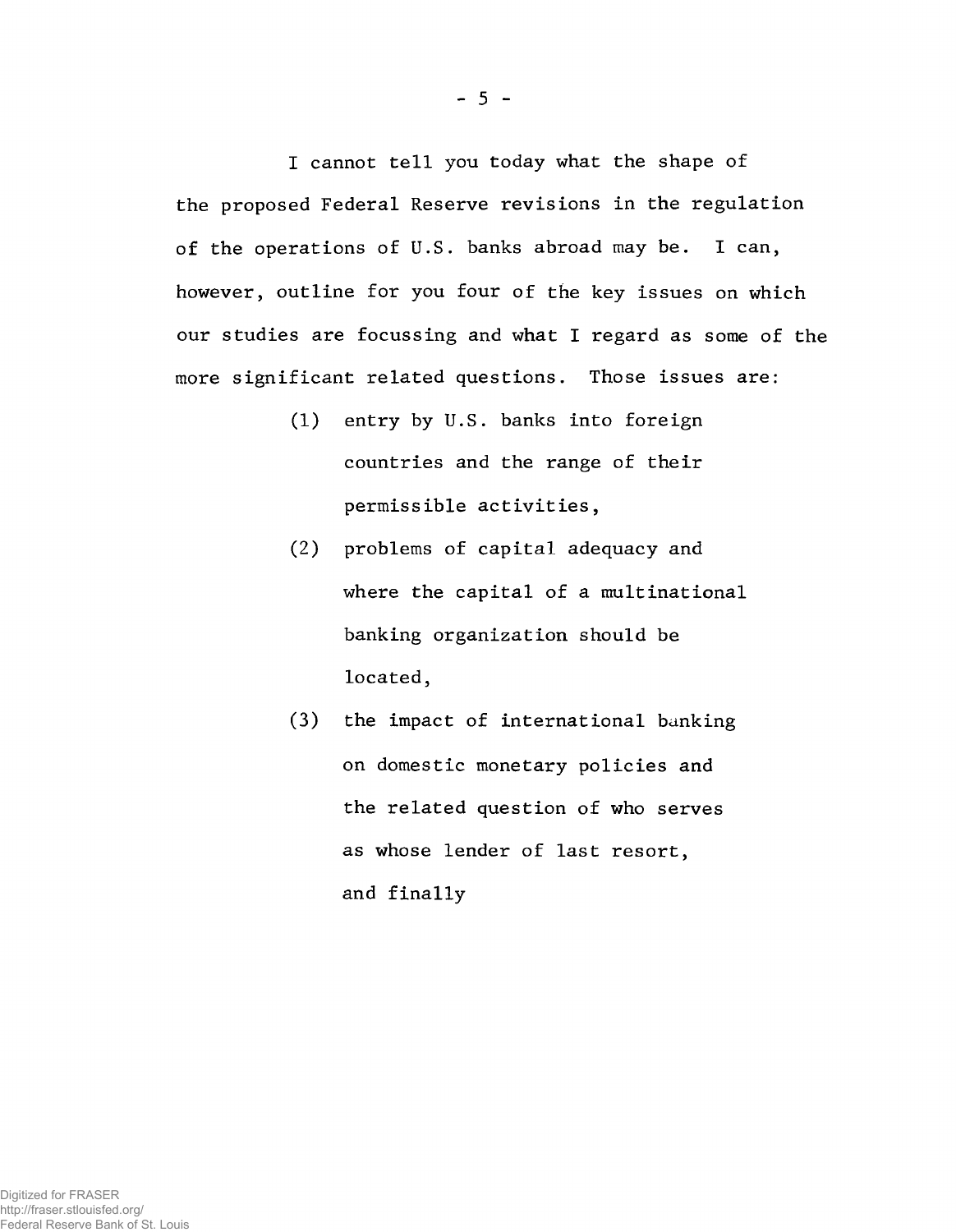(4) the proper scope of bank surveillance, reporting and examination in a contemporary international context.

A little over a year ago, our Committee met with representatives of your Association to obtain the benefit of their views in this matter. Hopefully, that dialogue can be renewed and broadened in the coming months to assist us in weighing the appropriate set of regulatory and supervisory policies.

### Entry and permissible activities

The first of these issues is entry into foreign jurisdictions and the range of foreign activities in which U.S. banks will be permitted to engage. The most logical point of departure for any revision of U.S. regulations in this area is the principle of "mutual nondiscrimination," the same principle that is embodied in our proposed legislation on foreign bank activity in the United States. Under this principle

 $- 6 -$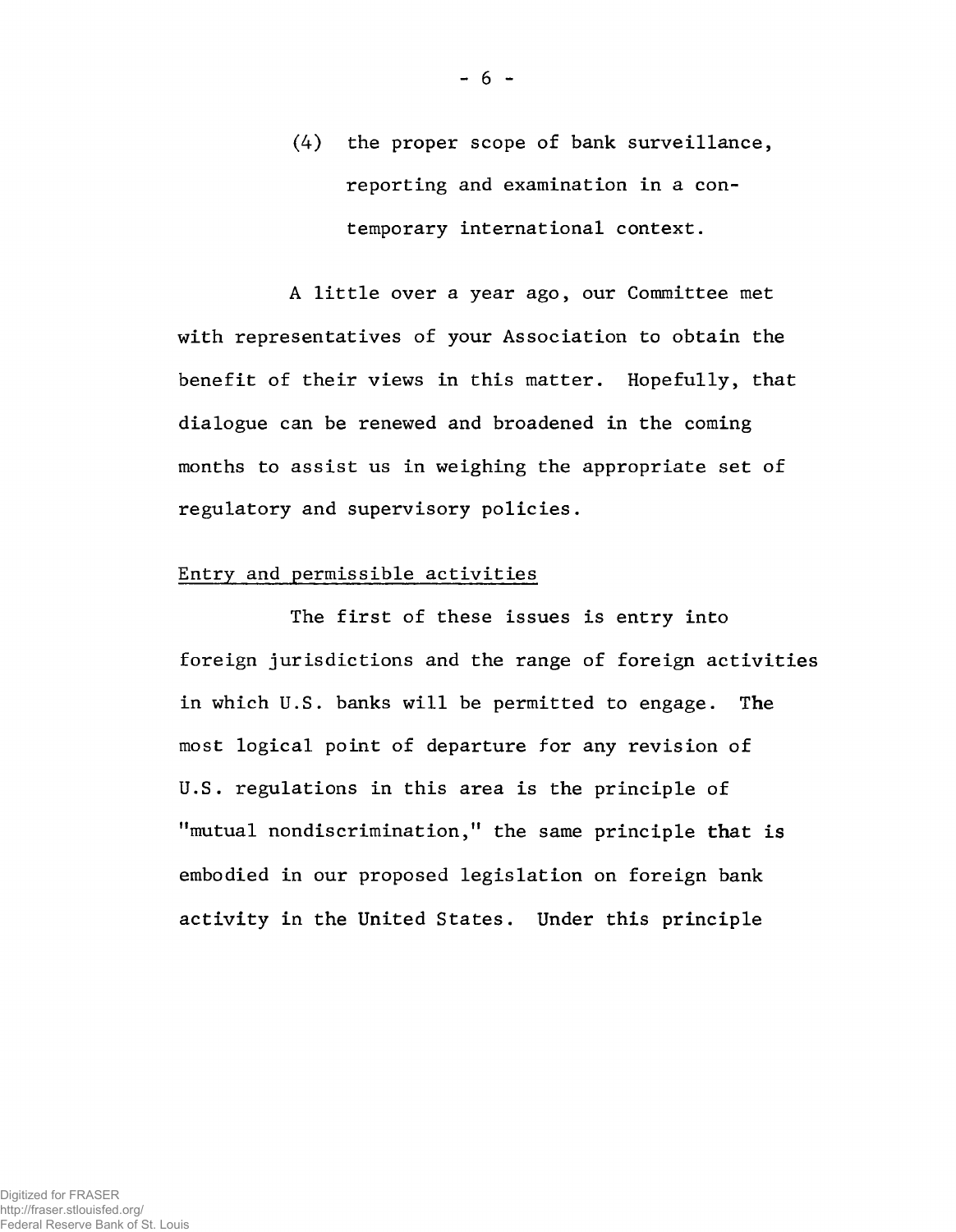individual countries would permit foreign-owned banks to perform the same types of financial activities which are permissible to indigenous banks. Adhering to this principle, foreign countries would have essentially one set of rules and regulations for all banks within their jurisdictions, rather than one set for domestic banks and a second and different framework for foreignowned banks.

It is only realistic to recognize that this guiding principle is likely to be tempered in certain instances by considerations of "national interest." Some countries would be hesitant to permit the preponderance of money and credit flows within their borders to pass through foreign controlled banks. This worry may be especially troublesome for some of the lesser developed countries which do not have strong locally-owned banking institutions. At least within industrial nations, however, it is to be hoped that the extent of any discriminatory restraints would be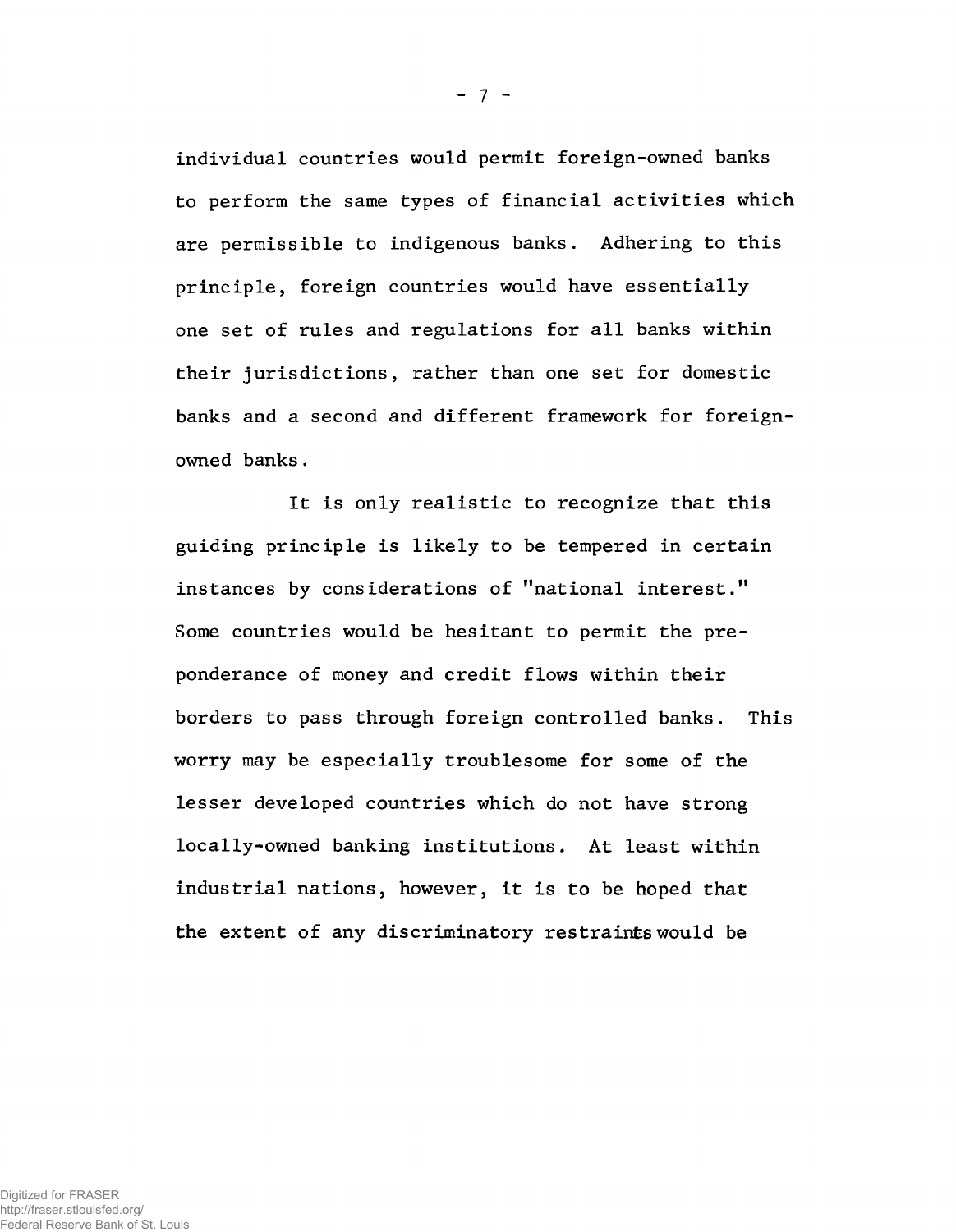reduced to a practical minimum. Over the long run the best warranty for such treatment by a foreign host country is the performance of U.S. banks and banks from other countries in that host country; nothing works more effectively to reduce unfair barriers than a demonstrated beneficial impact by foreign banks on the economies of their host countries.

But home as well as host countries can impose constraints. Thus, an important corollary question concerns the range of financial activities which U.S. banks should be permitted to engage in abroad by the U.S. regulatory authorities. Since U.S. banks compete actively with foreign banks outside the United States, and since many foreign banks are permitted to engage in a wider range of activities than is permitted to U.S. banks in their domestic operations, the Federal Reserve generally allows U.S. banks to engage in a wider range of activities in their foreign affiliates than in their purely domestic operations.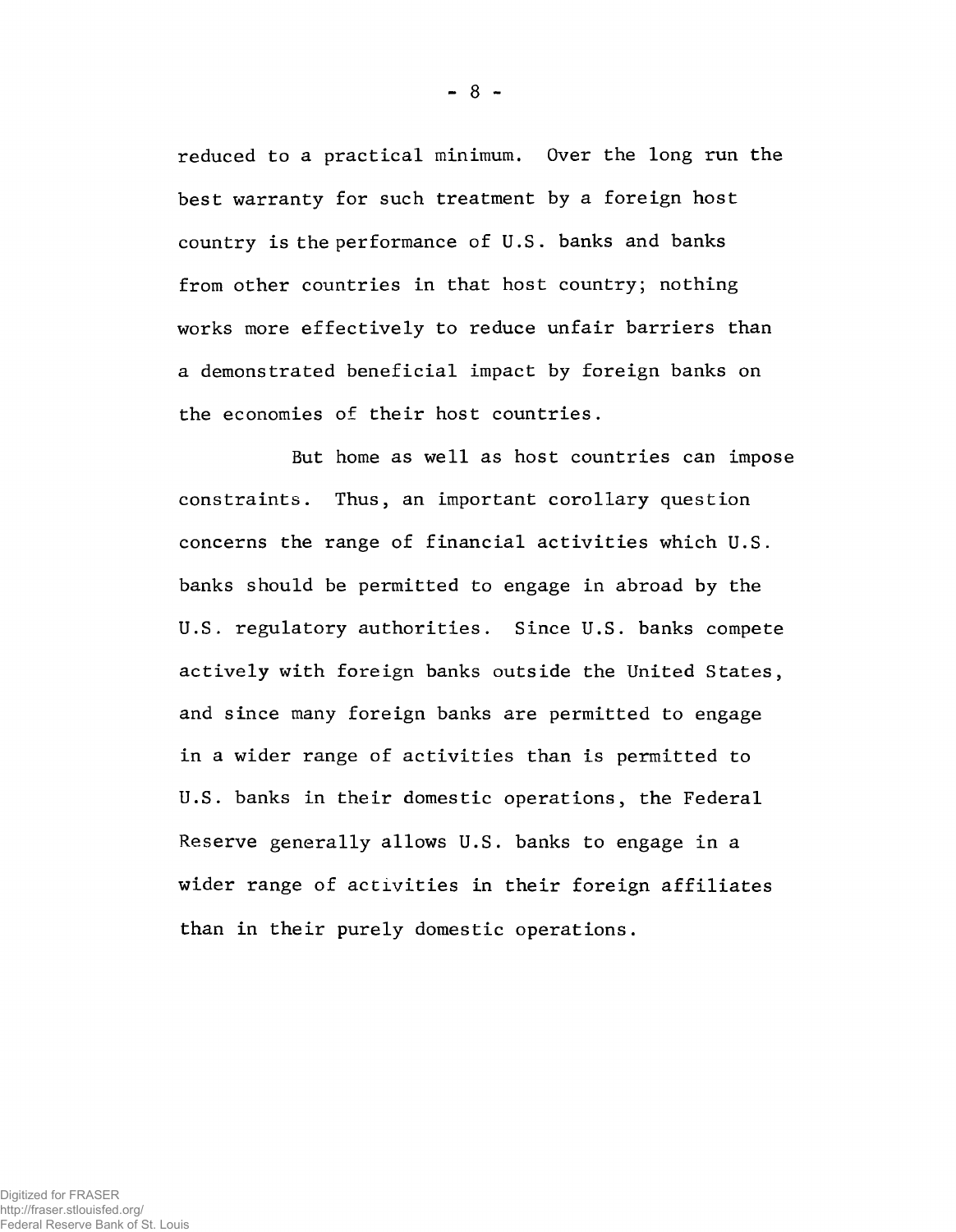How much further it is wise to go in this direction is a very difficult question to answer. To be sure, the ability to compete on even terms in any market is highly prized by a banking organization. Yet the United States has a definite statutory and regulatory view of the limited range of activities in which commercial banks should engage within its own borders. One important aspect of U.S. banking structure, for example, is the separation of banking from commercial and industrial enterprises, a distinction which is not preserved in many countries in continental Europe where commercial banks have large equity interests in commercial and industrial enterprises.

It can be argued that U.S. banks in their operations abroad should be afforded the greatest liberality available under foreign regulations, if and to the extent that such activities are insulated in some way from the "domestic" parent bank. By insulation, I mean shielding the domestic bank from the risks of

- 9 -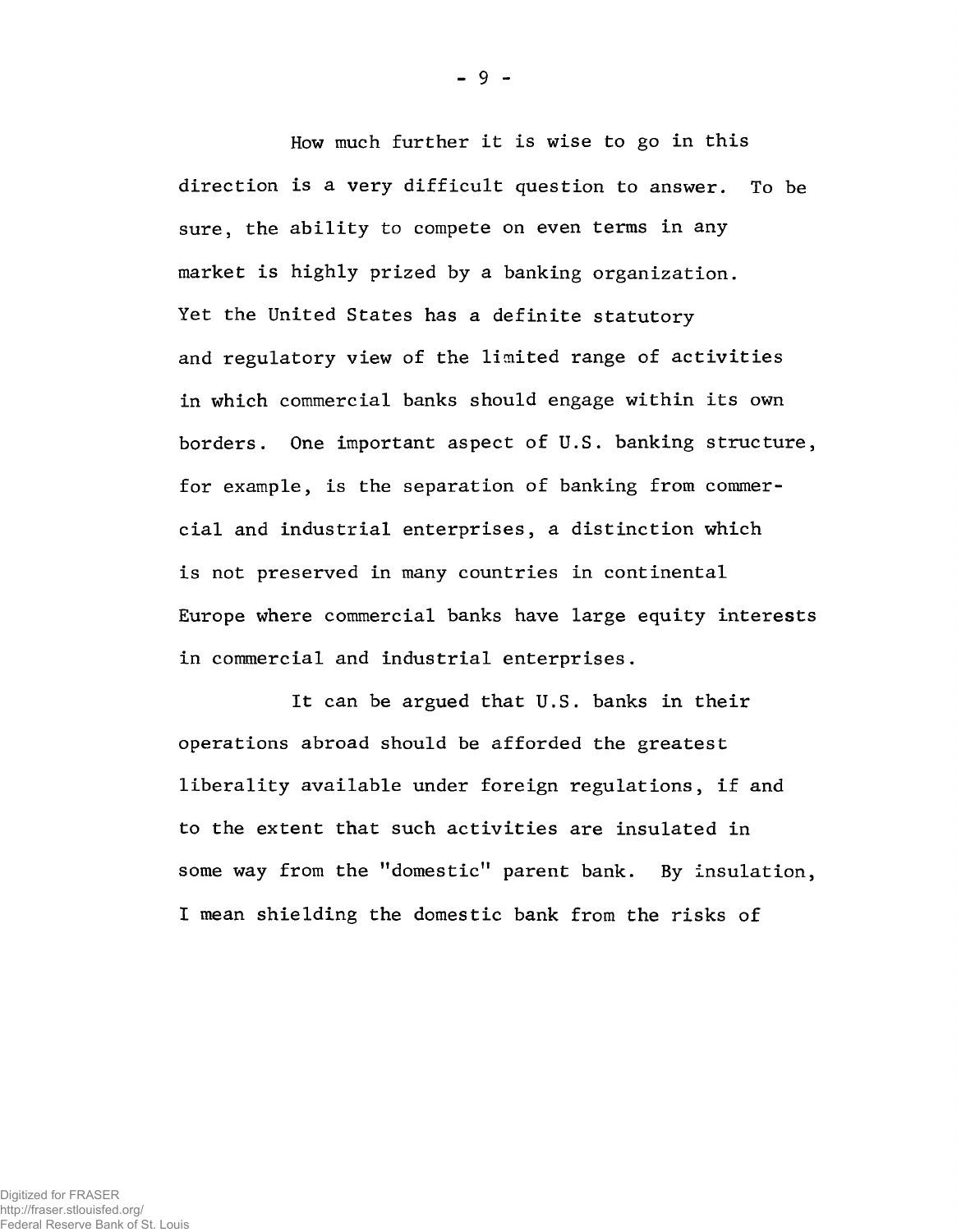those foreign operations. That insulation is clearly not possible with respect to the foreign branches of U.S. banks that are legally integral parts of the U.S. institution.

Therefore the question devolves upon the activities permissible to foreign subsidiaries and foreign joint ventures and affiliates in which U.S. banks have invested. This is a much more complicated question. To a very large extent it is analogous to the domestic issue of the degree of insulation of banks from their parent holding companies and nonbanking affiliates. Theoretically, a U.S. bank enjoys a degree of legal insulation from the obligations of both its domestic and foreign subsidiaries. Knowledgeable market participants are aware of this legal distinction with regard to the liabilities of any such subsidiary corporation. However, practical business considerations typically impel a bank to try to stand behind the obligations of its wholly-owned and controlled subsidiarier. This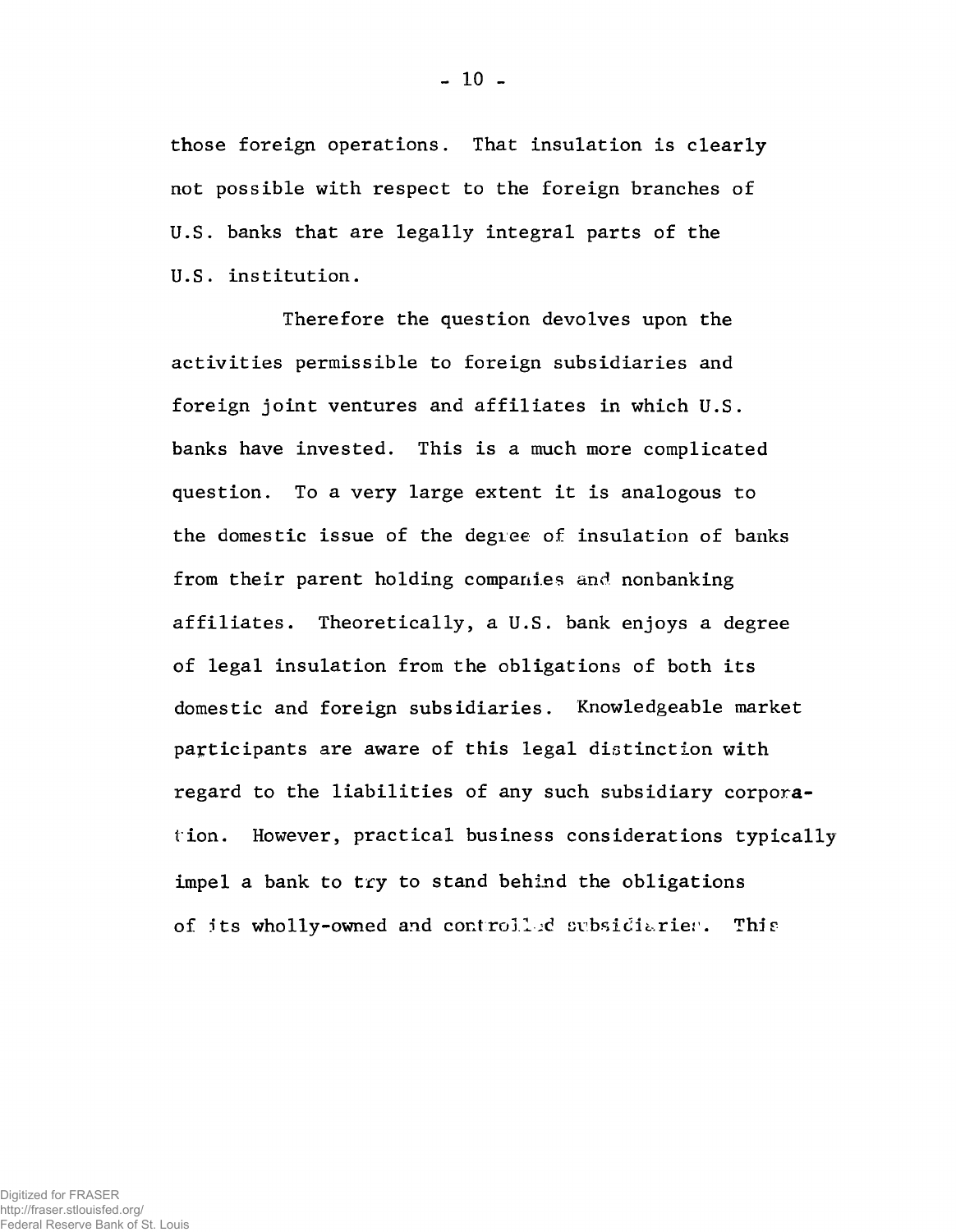business practice compels U.S. bank supervisors, in turn, to be concerned about the activities of foreign subsidiaries and their potential impact on their parent U.S. banking organizations.

As regards consortium banks and other joint venture enterprises in which a U.S. bank is a minority partner, the U.S. bank has legal insulation and it has a greater degree of practical insulation from the affairs of the affiliate. Precisely how much practical insulation exists probably depends in good part on how prominently the U.S. bank has been associated with the foreign venture. Nevertheless, there is still an issue of the extent to which a U.S. bank could or should walk away from responsibility for an affiliate of this kind.

How properly to reconcile these conflicting considerations of freedom and risk is one of the most difficult tasks facing our Federal Reserve Committee. Among various options, one possible approach would be for insulated foreign affiliates of U.S. banks to be

 $-11 -$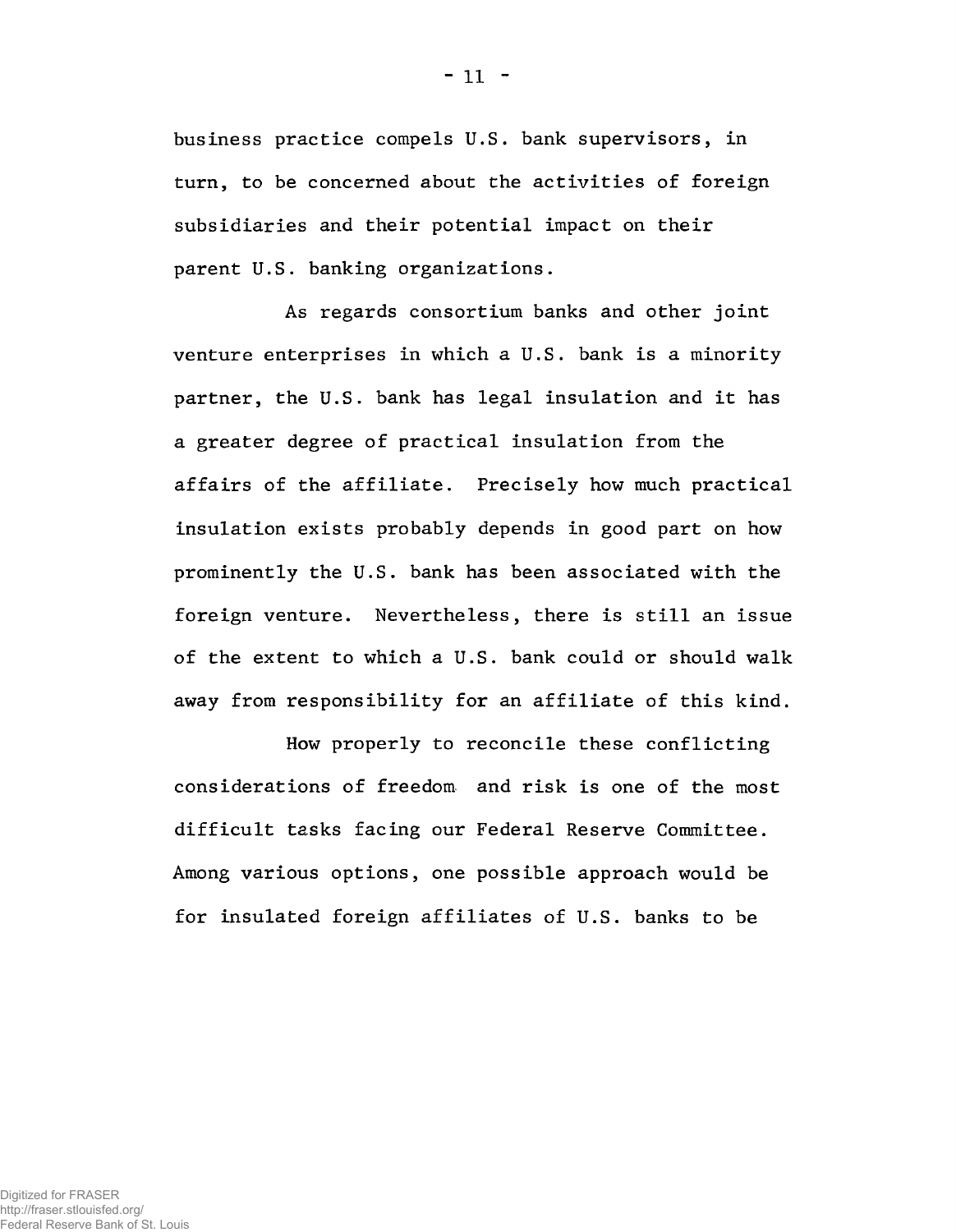explicitly permitted to engage in a considerably wider range of activities abroad than could integrated affiliates. That permission could be given by a regulation listing either a "positive" list of approved foreign activities or a "negative" list of activities which would not be permissible to U.S. bank affiliates in foreign countries. I am aware that preparing and publishing either type of list, rather than continuing the existing case-by-case approach, might reduce the flexibility of U.S. banks in their foreign investments, since no list could cover the entire range of possible investments. Either type of list might, however, be beneficial to banks in determining their long-range investment plans, since they would have better information on the types of activities which were likely to receive Board approval.

In the case of a "positive" list of approved activities, one way to prevent the loss of flexibility for banks could be to provide a certain amount of leeway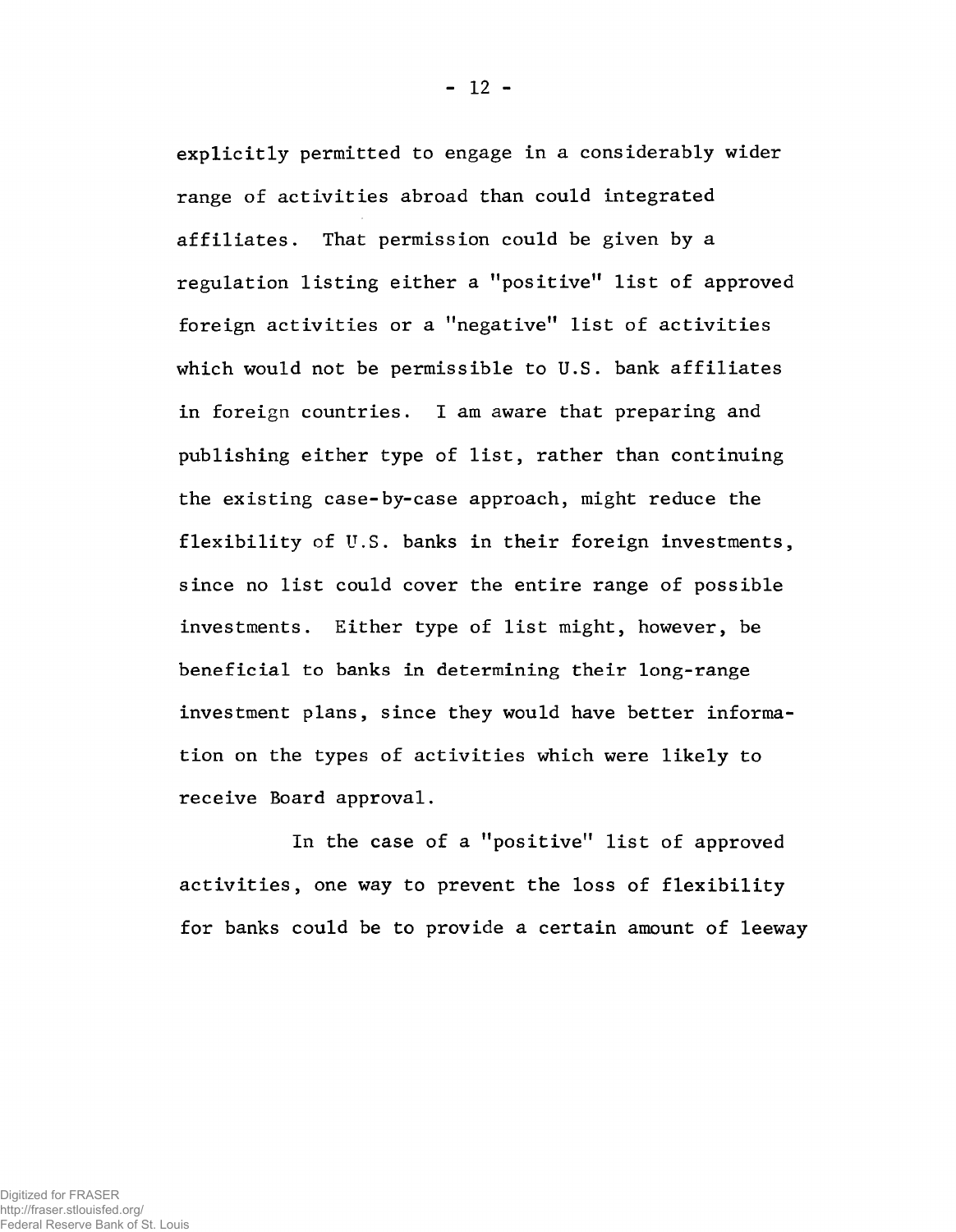for banks to make investments ,in activities not otherwise permitted, subject to Federal Reserve review. By limiting the leeway for total investments of this sort for any one bank to a small fraction of its total capital, the risk exposure for individual banks could be constrained. The list could be modified as banks and regulatory authorities gained more experience with the activities performed by the banks under this leeway provision.

### Banking capital

A second important issue in the regulation of the international activities of U.S. banks is capital adequacy. The Federal Reserve, of course, has been highly concerned with the capital position of U.S. banks, in relation to their exposure both at home and abroad.

In the international area, the question of capital adequacy is particularly complicated. In addition to the normal risks associated with domestic banking, international banking involves risks of exchange market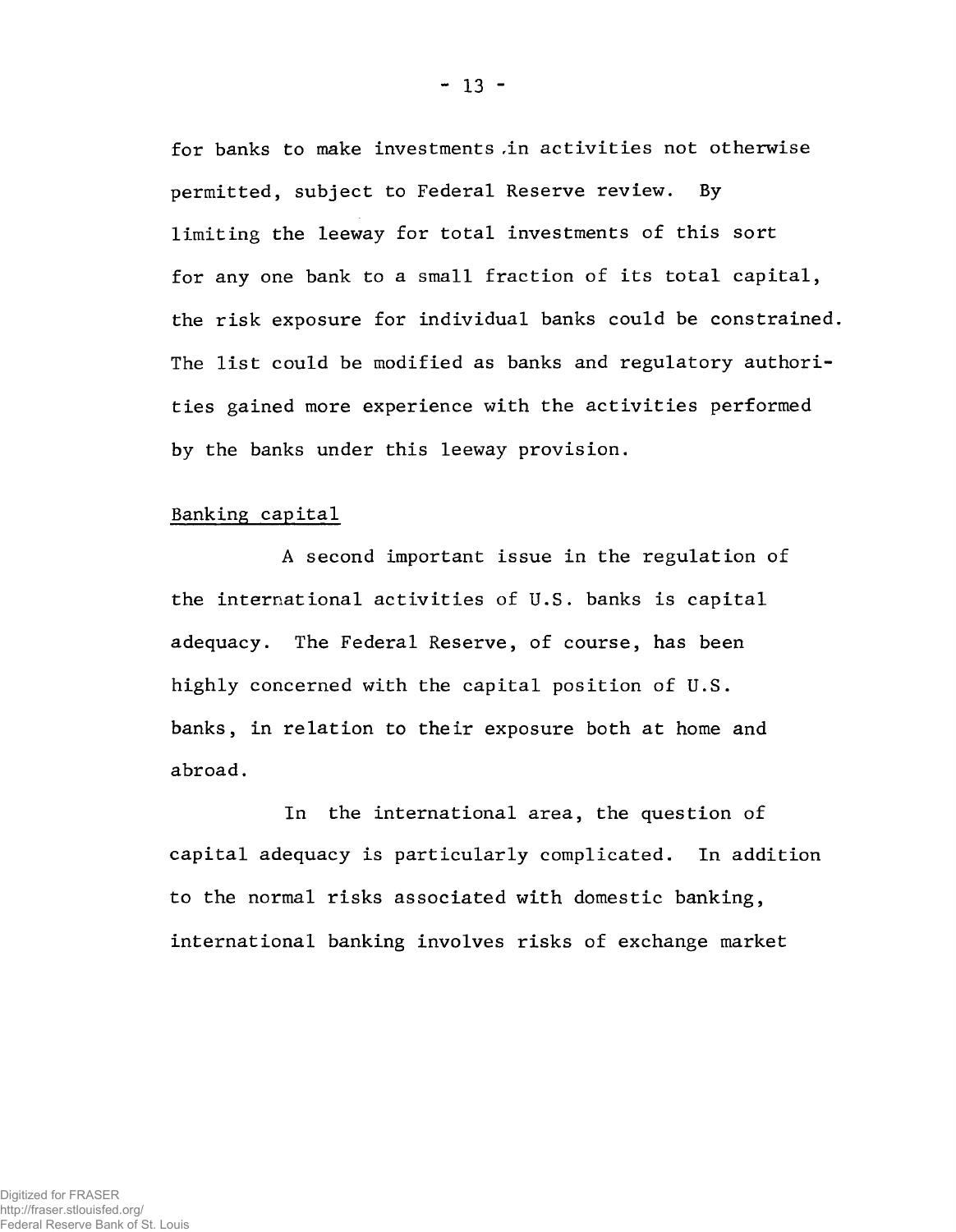fluctuations, lack of foreign information, adverse political action, and the risks involved in a wider range of financial activities. These additional and different risk elements introduce another dimension to the already thorny capital problem. A first and obvious question is whether the very existence of those elements requires that additional capital provisions be made in banks with significant international operations. The Board has come to no conclusion on this question. One has to admit that there is no persuasive empirical evidence to support such a contention. The data we have bearing on this issue are partial and not completely satisfactory; but they do suggest that actual loss experience in international operations has been no worse than domestic operations and perhaps has been better--so far!

 $- 14 -$ 

It has also been argued that a bank with extensive international operations is better able to diversify its activities and hence reduce its overall risk exposure. There is merit to the argument, but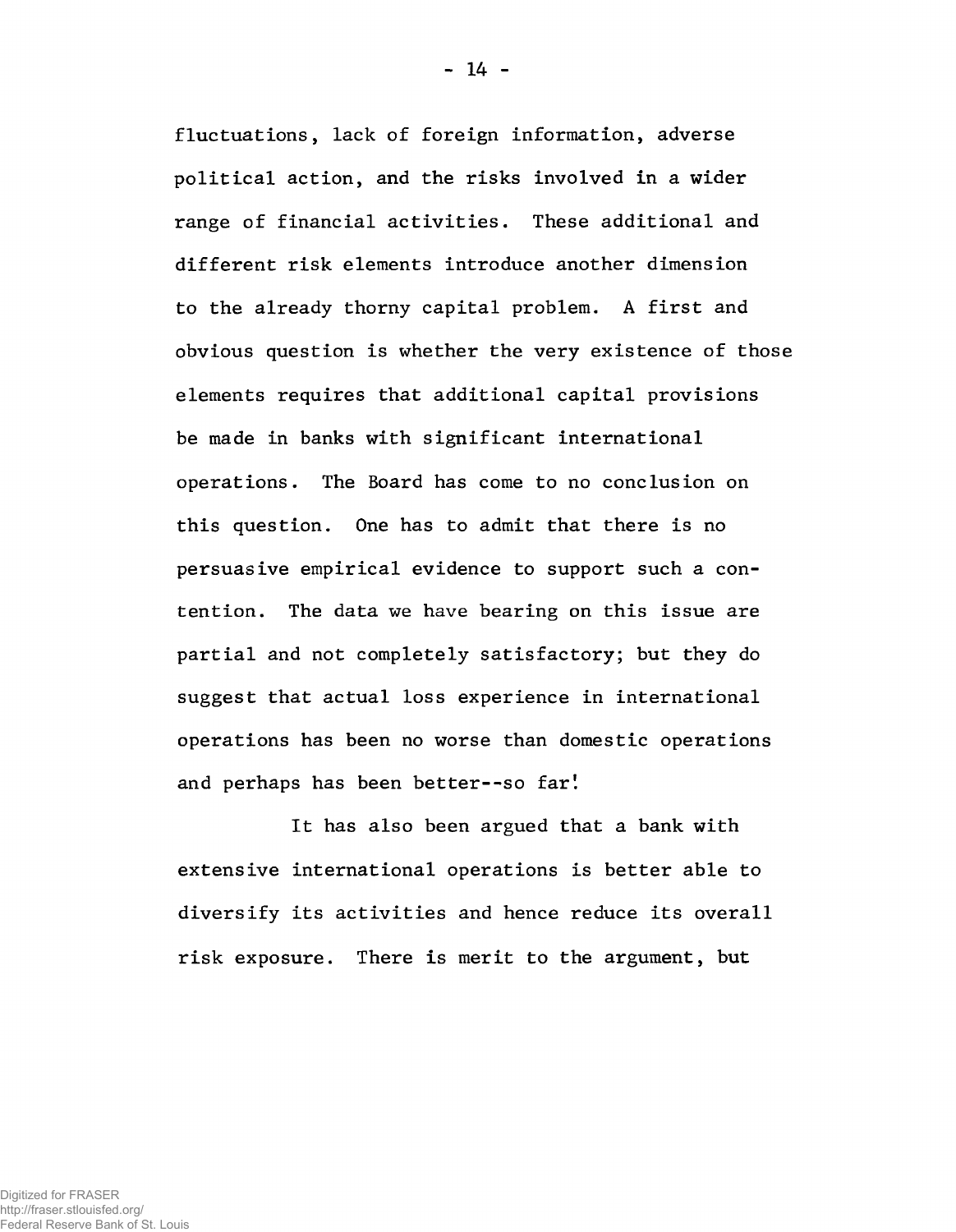how much counterbalancing weight it should be given is unclear. Nevertheless, if one cannot answer that question conclusively with respect to traditional banking operations, one is necessarily cautious about permitting banks to extend their overseas activities into nonbanking areas.

Clearly, the level of capital adequacy in international banking ought to be associated with the business risks attaching to the activities of the banks. Accordingly, capital needs might be diminished to some extent by resort to risk-reducing arrangements such as obtaining credit or deposit insurance or denominating more affiliate assets and liabilities in the home currency of the banking organization. Similarly, it is possible that a policy of permitting U.S. banks to engage in a range of riskier activities only through insulated affiliates abroad might require a smaller bank capitalization than if such activities were undertaken in full-fledged branches.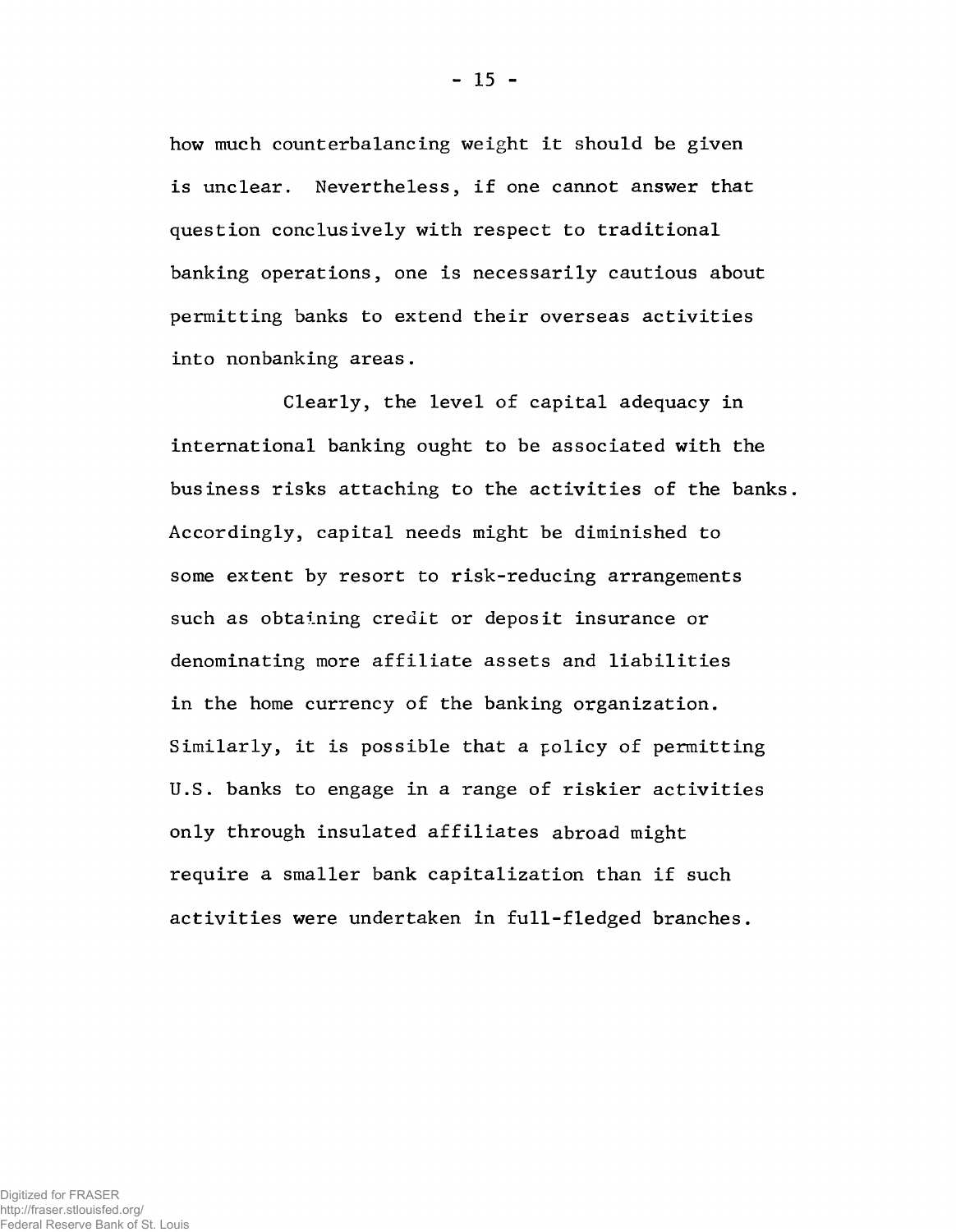But is it practical to conceive of the development of insulated foreign affiliates? I have already touched on the difficulties of insulating a bank from a foreign subsidiary and hence the potential impact of that subsidiary's activities on the bank's capital. One possible step toward minimizing that impact might be rules encouraging the foreign affiliate to "stand on its own balance sheet." Such rules could aim to keep the foreign subsidiary from being overleveraged to the extent that it is more than ever dependent on the backing of its parent bank for its funding. There have been several instances in the past year where U.S. banks have been thrown into the necessity of bailing out a foreign subsidiary partly because that subsidiary was so heavily leveraged. In some I think the issues of risk in international banking, the institutional and legal framework in which U.S. banks will operate in their international activities, and the question of capital adequacy for banks with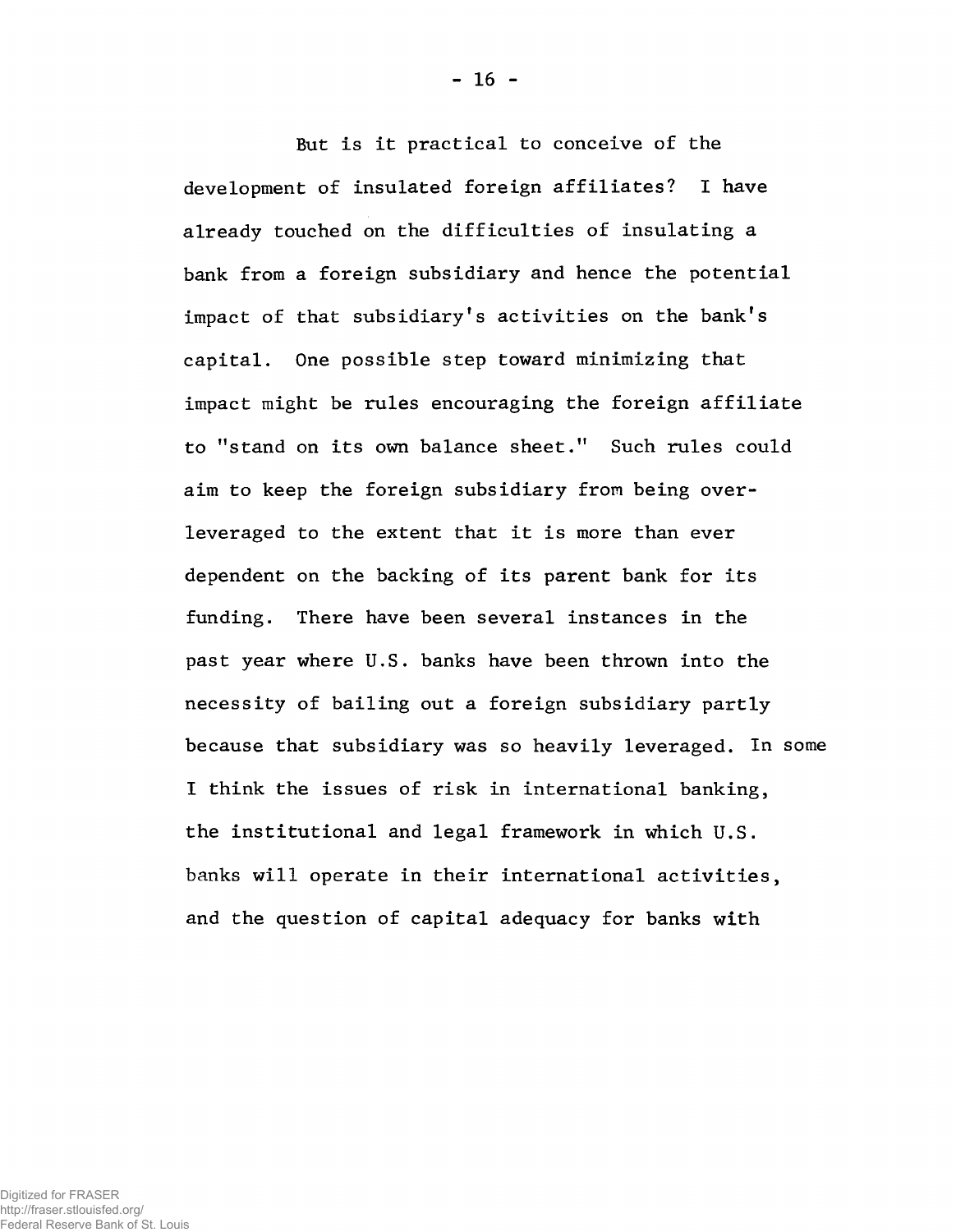a range of foreign affiliates will have to be rethought carefully in the light of experience, including the sometimes unfortunate experiences of the recent past.

### Monetary policies

A third area of concern in international banking regulation involves questions of control by central bankers over conditions in money and credit markets, and the role of central bankers as lenders of last resort. Large banks with multinational operations have access to sources of funds in money markets all over the world. These institutions are able to bid for substantial sources of funds at their offices in one country and transfer the funds through their internal networks to an eventual user of funds in another country. This flexibility in financing arrangements by U.S. banks and by banks of other countries has had the beneficial effect that depositors in some countries are offered higher rates on their savings while borrowers have obtained credit on better terms than they might have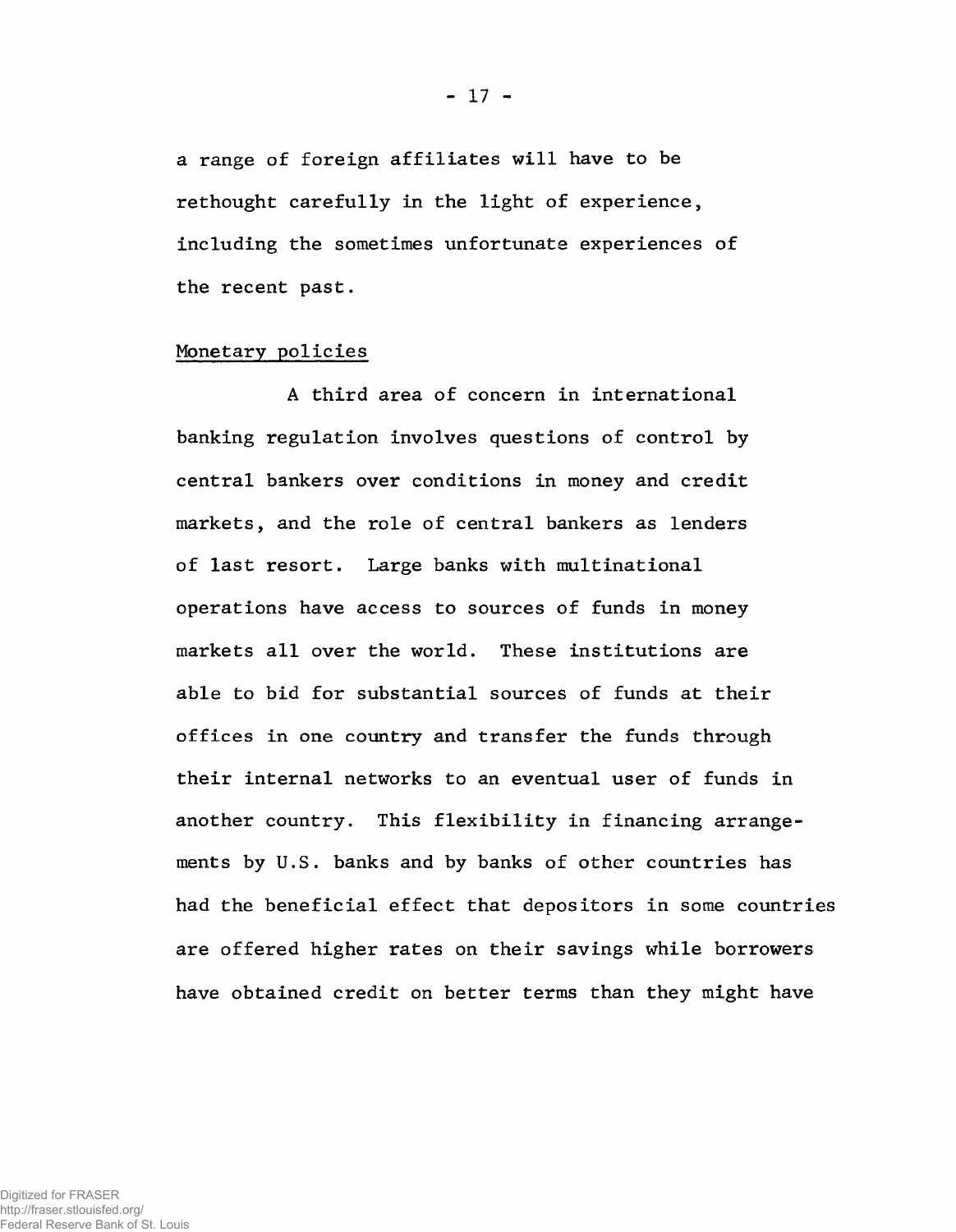received if their range of choice had been confined to purely local banks. In many ways, this "internationalization of banking" has had the procompetitive effect of increasing the number of participants in various banking markets.

On the cost side, the internationalization of banking has meant that some countries have lost a measure of control over conditions in their credit markets. The comparatively uncontrolled Euro-dollar and other Euro-currency markets become attractive sources of intermediation between ultimate borrowers and lenders, in part because financial institutions operating in these markets are not required to bear the burden of required reserves and some of the other costs of banking regulation that fall upon domestic banking enterprises.

A rapid expansion in intermediation through the Euro-dollar market could mean that some borrowers and depositors in the United States would be able to

 $-18 -$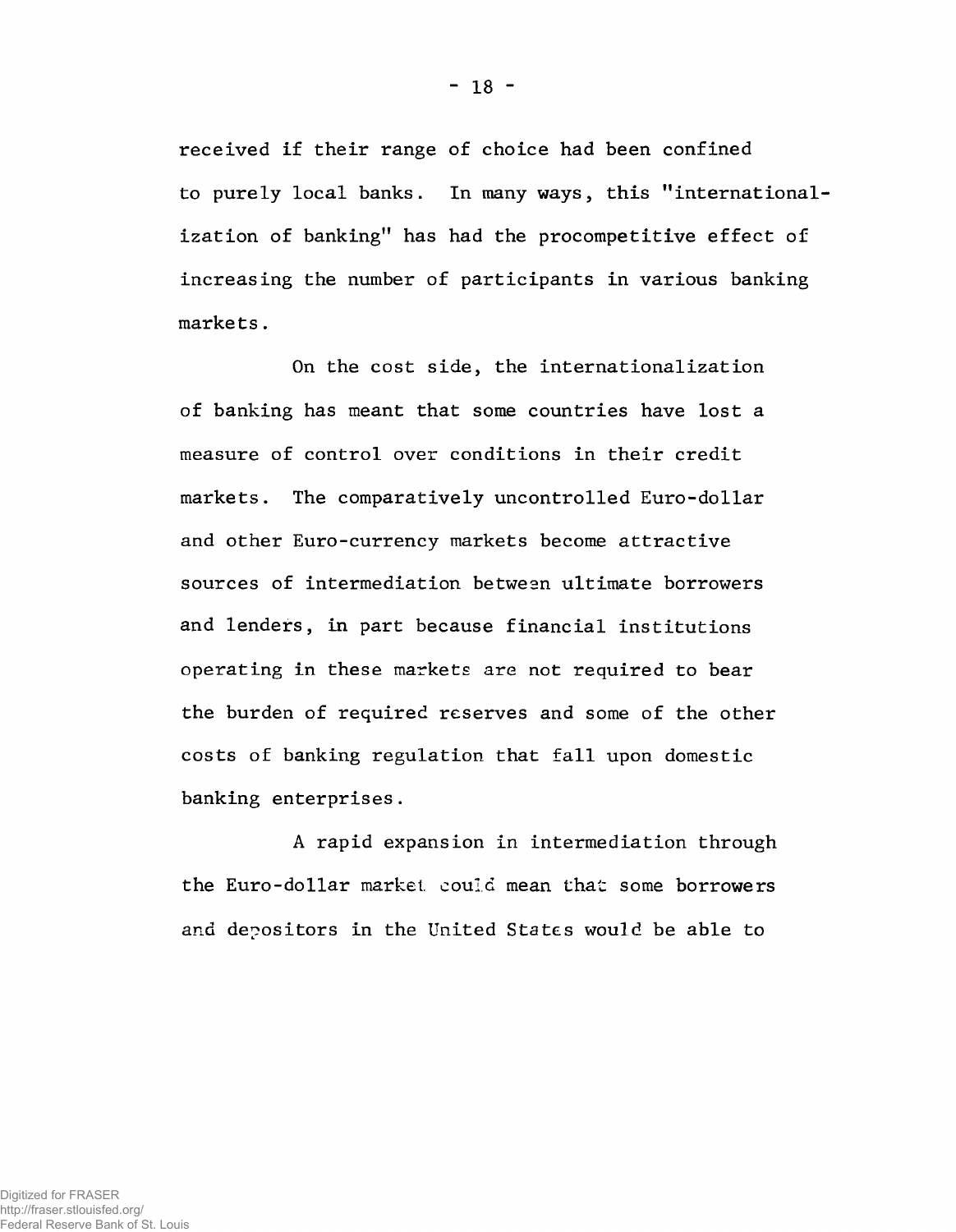obtain credit and deposit services from banking offices which are not under the control of the central bank. Thus a policy of monetary restraint in the United States could become less effective if key borrowers had ready access to major sources of credit to finance activities in the United States over which the Federal Reserve had little effective control. By the same token, a policy of monetary expansion might have less predictable effects on expanding credit in the United States and might be rendered less effective if U.S. banks utilized available resources to expand their overseas Eurodollar activities rather than for loans which might expand business activity here in the United States.

In analyzing credit flows through the Eurodollar market I do not mean to imply that a large share of what is essentially a domestic U.S. banking business is currently taking place in the Euro-dollar market. Our best information indicates that U.S. users of banking services have a strong preference for conducting their banking activities with banking offices here in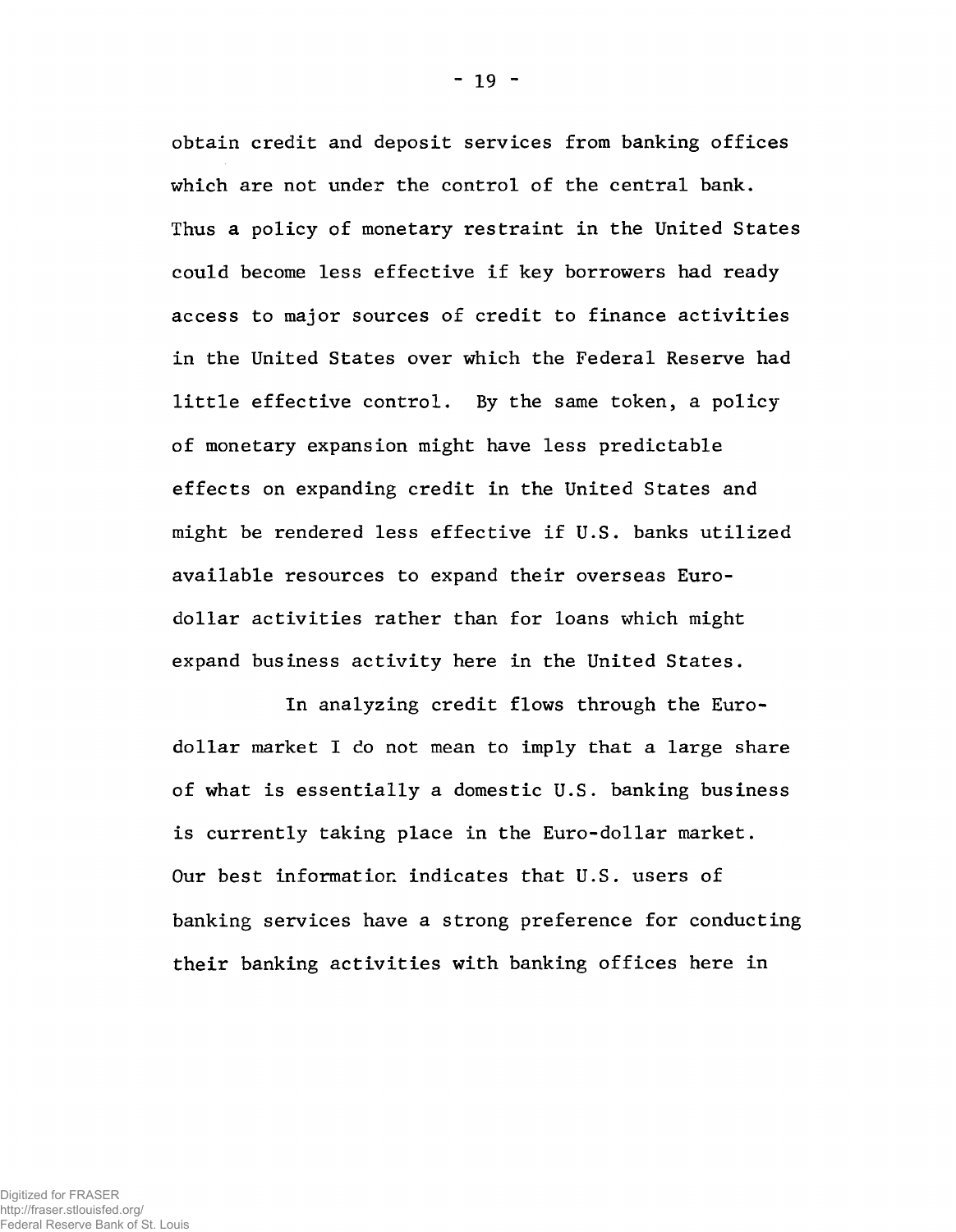the United States. Depositors and borrowers both desire the maintenance of established banking relationships, despite the occasional existence of interest rate or other incentives for obtaining banking services from banking offices outside the United States.

My concern over the existence of an unregulated and reserve-free market in bank services i3 prospective. I am concerned that in the future the existence of this market will become increasingly attractive to potential customers who today may not regard it as a feasible alternative. I believe that the present is a good time for us to begin to think about some of the policy implications of a continued growth of an unregulated market in banking, for I am convinced that the cost advantages of the Euro-dollar market will promote its continued growth into the foreseeable future.

I have mentioned the costs to banks and their customers of regulation and the fact that banks can sometimes avoid some of these costs by conducting their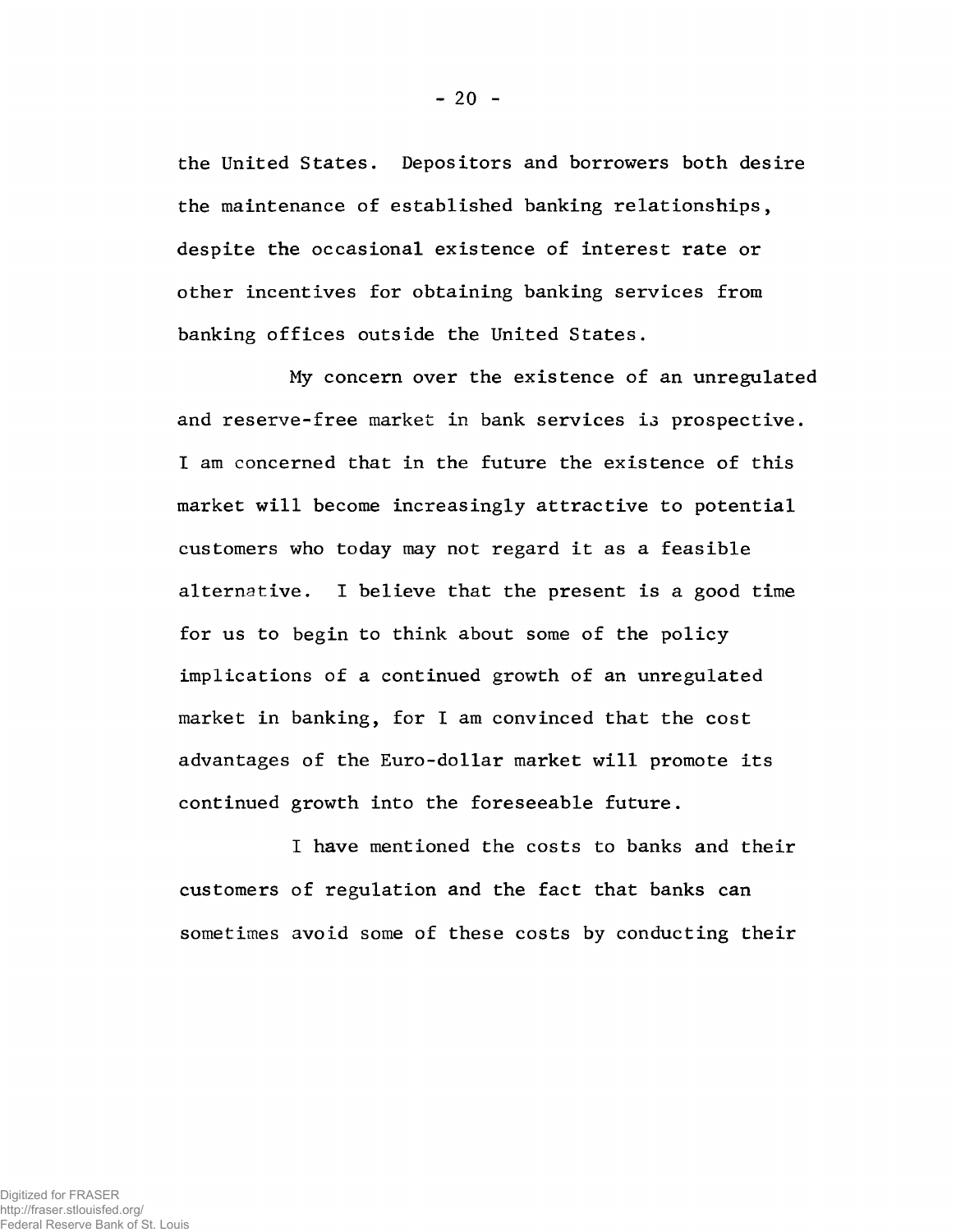operations from offices foreign to the countries in which they may be obtaining resources and/or extending credits. Some of these ''banking havens" do not regulate, examine, or place reserve requirements on banking activity which are in currencies external to their own. In other countries, banking regulation imposes costs on banks that are largely passed on to the banks' customers in the form of higher charges for services or lower rates of interest on deposits.

But bank regulation is not simply a burden to be avoided if possible or else to be borne with a sense of resignation. Banking regulation also conveys various generalized benefits to the banks and their customers by protecting the soundness and stability of institutions which accept deposits from the public, service the payments mechanism, and meet a large share of the credit needs of our economic system. In essence, bank regulation can build and maintain confidence, and in today's troubled world that is an attribute to be treasured.

- 21 -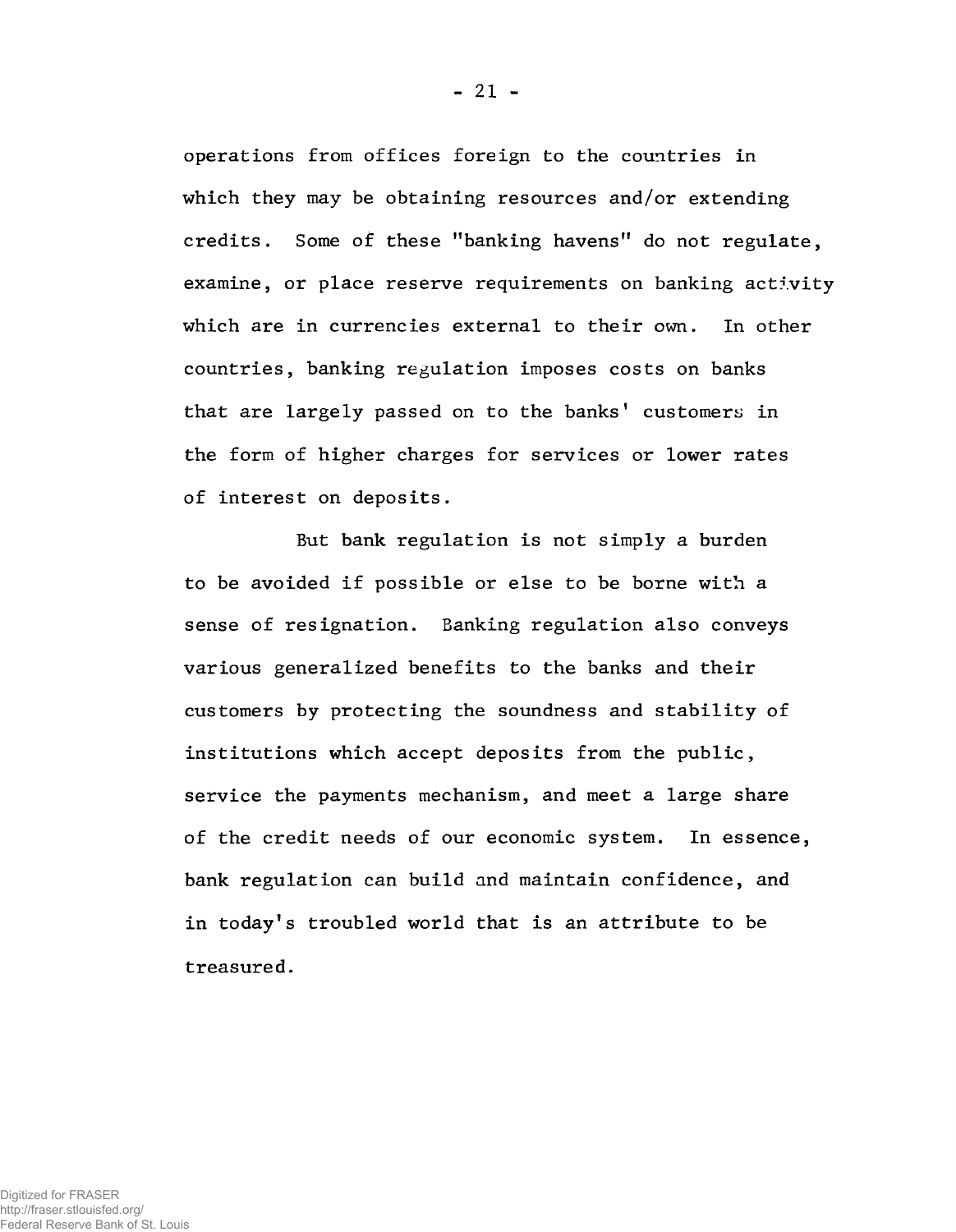Beginning about a year ago, a number of commercial banks learned that one value of having a strong central bank in their home country was its ability to serve as a lender of last resort in the event that the bank experienced liquidity difficulties. The events of last summer--when some soundly run banks had trouble renewing their Euro-market and other short-term liabilities, sometimes simply because the banks were small or were from countries with balance of payments difficulties--indicated the importance of central banks standing ready to assist qualified commercial banks experiencing such difficulties. Such assistance can help insure that serious problems affecting an individual bank or a small group of banks can be kept localized and prevented from causing a generalized loss of confidence in international markets.

In looking towards the future, it seems reasonable to ask whether banking organizations that enjoy the benefit of having a central bank lender of last resort should not also bear the burden of central bank

- 22 -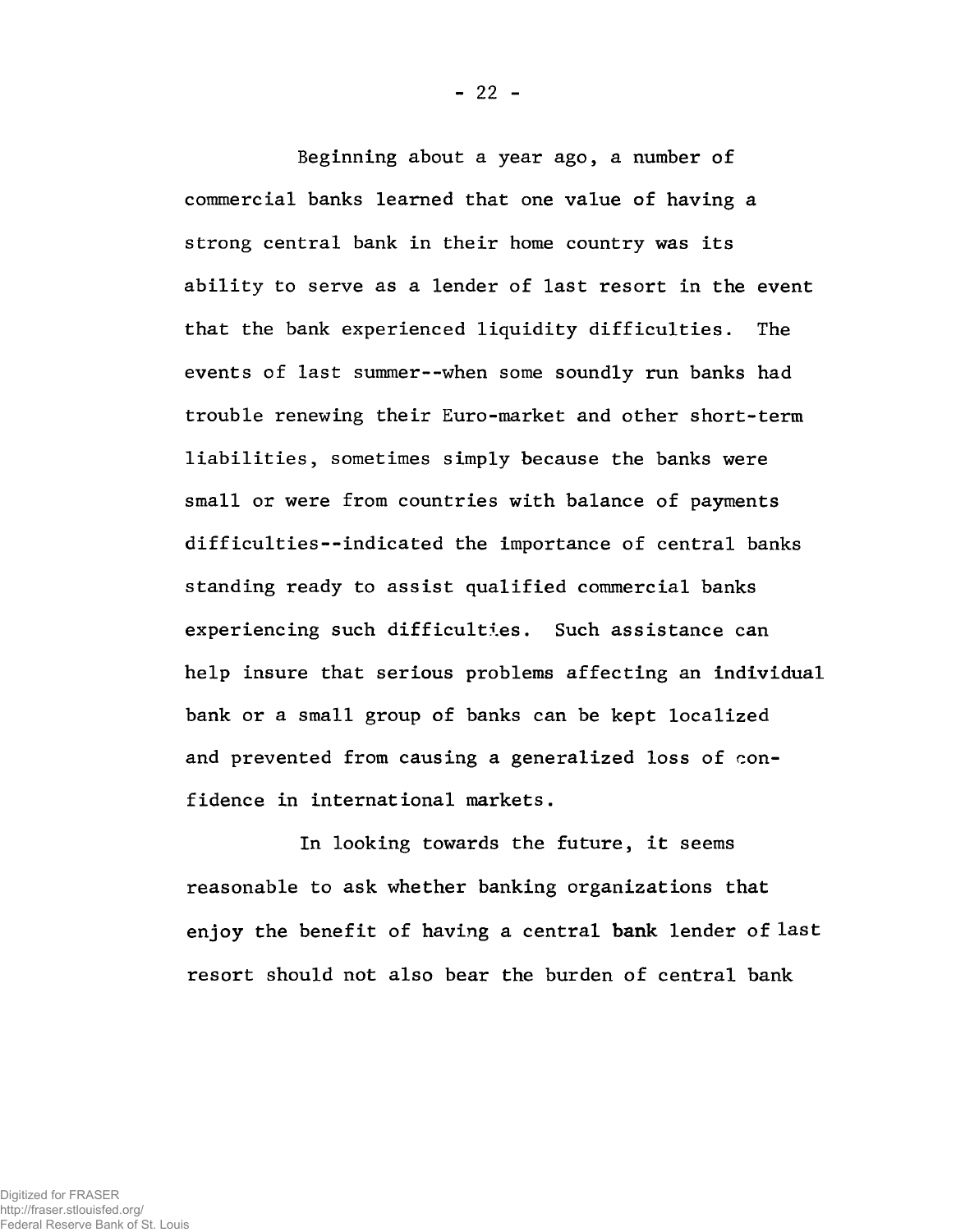regulation. In particular, I think that central banking authorities need to consider whether the time has come for some coordination of their reserve requirement regulations so that comparatively unregulated and reserve-free market in banking services does not evclve to such an extent that it threatens the ability of individual countries to pursue their domestic monetary policies.

#### Oversight of banking abroad

There is a fourth and final subject area concerning foreign offices of U.S. banks which needs careful review, and that is the matter of surveillance, reporting, and examination. Your subsequent speaker this morning, the Comptroller of the Currency, will be exploring this subject with you in some detail. I should like to note merely that bank regulators, and central bankers responsible for national economic policy, need timely information on what banks are doing in their international business. This information is

Federal Reserve Bank of St. Louis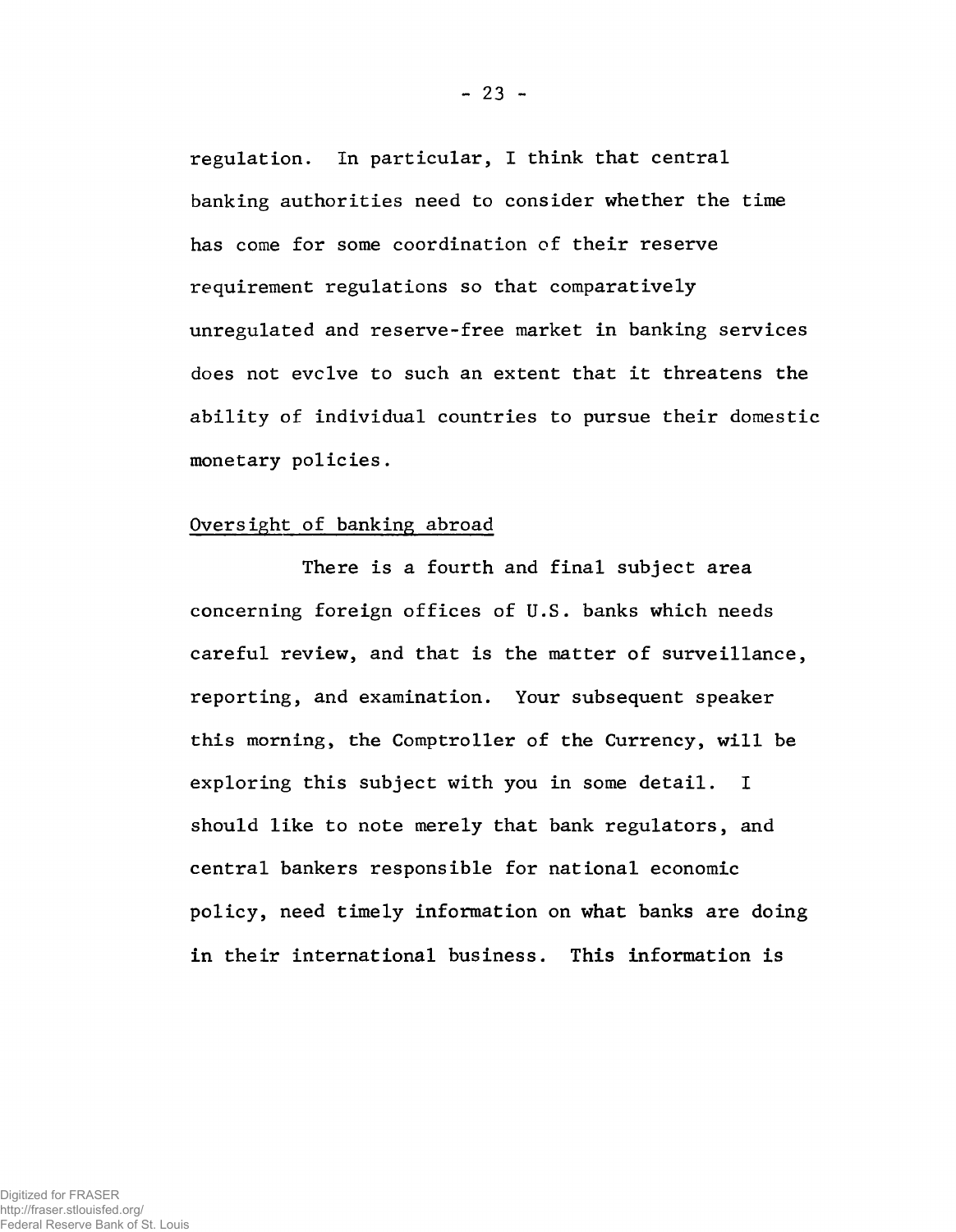needed both for purposes of analyzing the activities and condition of an individual bank and for the larger economic purposes of understanding capital and credit flows and their impact on the economies of different countries. I commend the respondent banks for their cooperation in the existing reporting arrangements, and I hope that in the future banks will continue to assist the Federal Reserve and our colleagues in developing information flows that answer the main public policy questions without excessive reporting burdens on the banks.

#### Concluding observations

What I have given you today is really an agenda. I have not attempted even tentative answers to the key questions, but rather have supplied you with a description of relevant issues and various unresolved questions in four major areas of concern to the Federal Reserve. The policy implications of the answers to some of these questions I have posed may take a